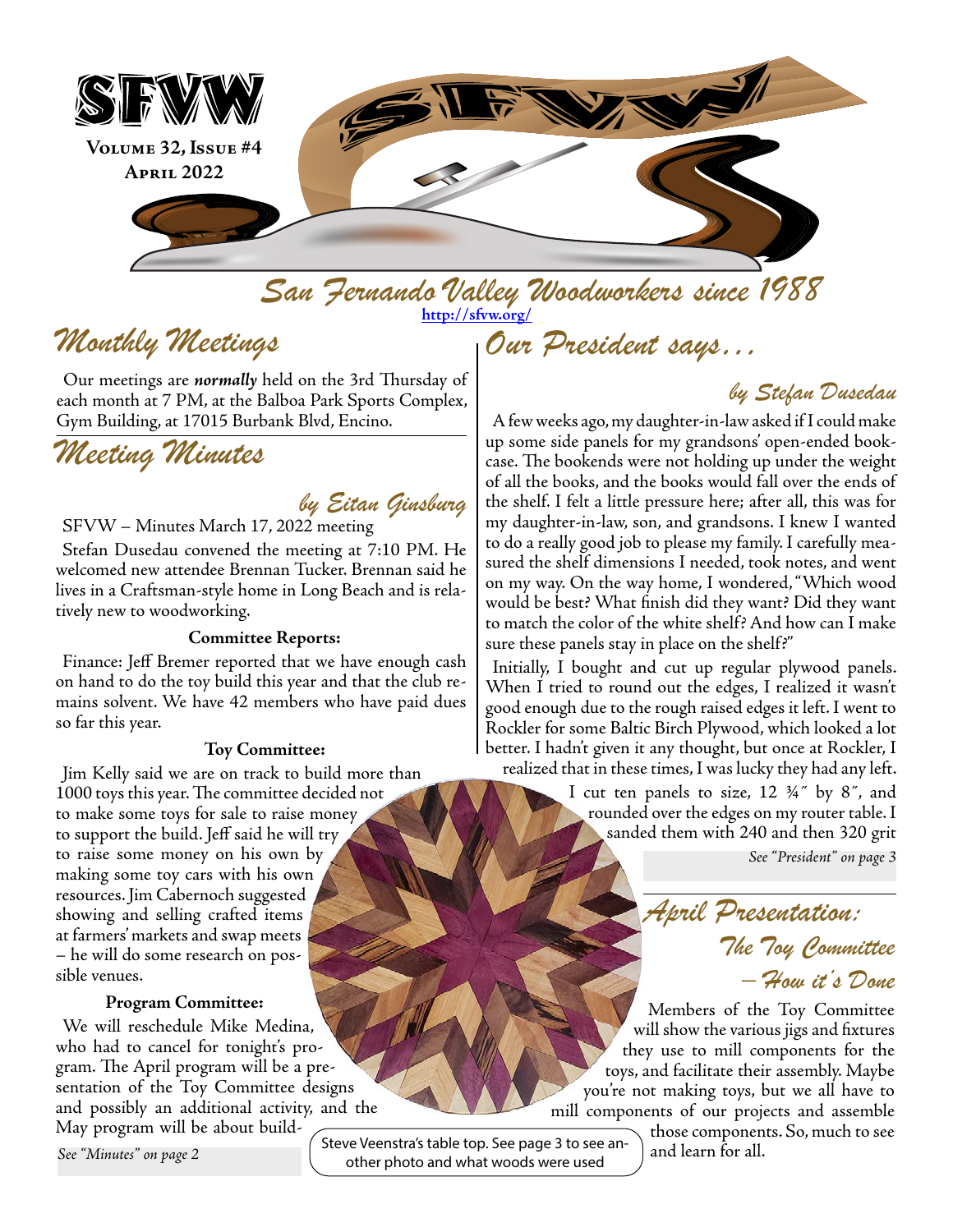## *Who We Are*

The club was formed in 1988 for the purpose of enhancing skills, providing information and sharing the joys of working with wood. The membership reflects a cross section of woodworking interests and skill levels - both hobbyist and professionals. Annual dues are \$35. Full-time student dues are \$15.

#### *"Minutes" from page 1*

ing a cello by David Finke.

### **Questions, Tips, Tricks:**

Jim Kelley asked about flattening a large redwood slab that tapers from 1 3/4" to 3" thick. Jim Cabernoch said he has a flattening router jig that Jim can borrow.

Jeff Bremer showed the club's Facebook page and encouraged members to link to it.

Ron Sabatino asked if anyone works in metric rather than imperial units. Gary Coyne said he sometimes does. From his background as a scientific glassblower, he's used to working with both Imperial and Metric, often on the same project. Plus, now that more and more of his equipment has digital readouts, he can convert from fractions to decimal to metric with a push of a button. Plus, occasionally, it's easier to follow the metric number set than the Imperial, so he'll use what's easiest. Either way, it's all just numbers, so it doesn't make a difference. However,

since most of our (for example) router bits are Imperial, that also guides what we do. Eitan Ginsburg said he prefers using inches because it is easy to do divisional proportions, dividing by 2, 3, 4, or 6.



#### **Show & Tell and Announcements:**

Ed Sheanin showed a mahogany piggy bank project he set up for his grandson and his friends. The piggy banks were constructed mostly on the bandsaw, scroll saw, drill press, and router table. [Ed has supplied drawings and instruc-

tions to make your own piggy bank, they should be included along with this newsletter in your email.]



Calvin Sov showed an LED headlamp he found on Ama-



| President:                         |              | Stefan Dusedau (201) 310-4877    |
|------------------------------------|--------------|----------------------------------|
|                                    |              | sdusedau@gmail.com               |
| Program Chair:                     | Glen Dresser | $(818)$ 980-34932                |
|                                    |              | gombd@aol.com                    |
| Secretary:                         |              | Eitan Ginsburg (818) 469-8939    |
|                                    |              | eitan.ginsburg@gmail.com         |
| Treasurer:                         | Jeff Bremer. | (310) 740-6892                   |
|                                    |              | jabremer@msn.com                 |
| Photographer                       | Calvin Sov   | $(714)$ 457-8910                 |
|                                    |              | calvin_sov@yahoo.com             |
| Publisher:                         | Gary Coyne   | (626) 799-4196                   |
|                                    |              | gary@thecoynes.com               |
| Librarian:                         |              | Grant Christensen (818) 240-6767 |
|                                    |              | gwc7@att.net                     |
| Web Master:                        | Ed Sheanin   | $(818)$ 346-6732                 |
|                                    |              | ed@sheanin.com                   |
| Toy Chair:                         | Jim Kelly    | $(323)$ 254-0837                 |
|                                    |              | jimkelly@earthlink.net           |
| Toy Distribution: Sheila Rosenthal |              | 818-653-4847                     |
|                                    |              | <u>sheiladeee@yahoo.com</u>      |
| Refreshments:                      | Open         | $(626) 666 - 6666$               |
|                                    |              | needone@needy.com                |
|                                    |              |                                  |

zon for about \$13 [\(https://tinyurl.com/2ctk53zx](https://tinyurl.com/2ctk53zx)).

Jeff Bremer showed a Stanley 190 rabbet plane and the width-of-cut fence he made to make it cut rabbets.

Stefan Dusedau said that he is going to be selling a benchtop drill press (see page 5).

Ron Sabatino said he is cleaning up his shop and giving away some things, which will be listed in the newsletter. [See page 4 for these items.]

#### **February Program: Woodworking Trivia Quiz**

Since our scheduled speaker had to reschedule tonight's presentation on urban forestry for another date, Gary Coyne presented a woodworking trivia quiz. No points were counted so everyone won bragging rights.

During the presentation, there was a question about the fuming process. To help explain, Gary showed some of the craftsman-style furniture he has made for his home and discussed methods of fuming white oak. A link he wrote for WWGOA on the fuming process and the construction of the fuming tent.

Gary placed links to these articles for both "how to fume" and "how to make a fuming tent" as the last pair of links in the Web Links on page 4.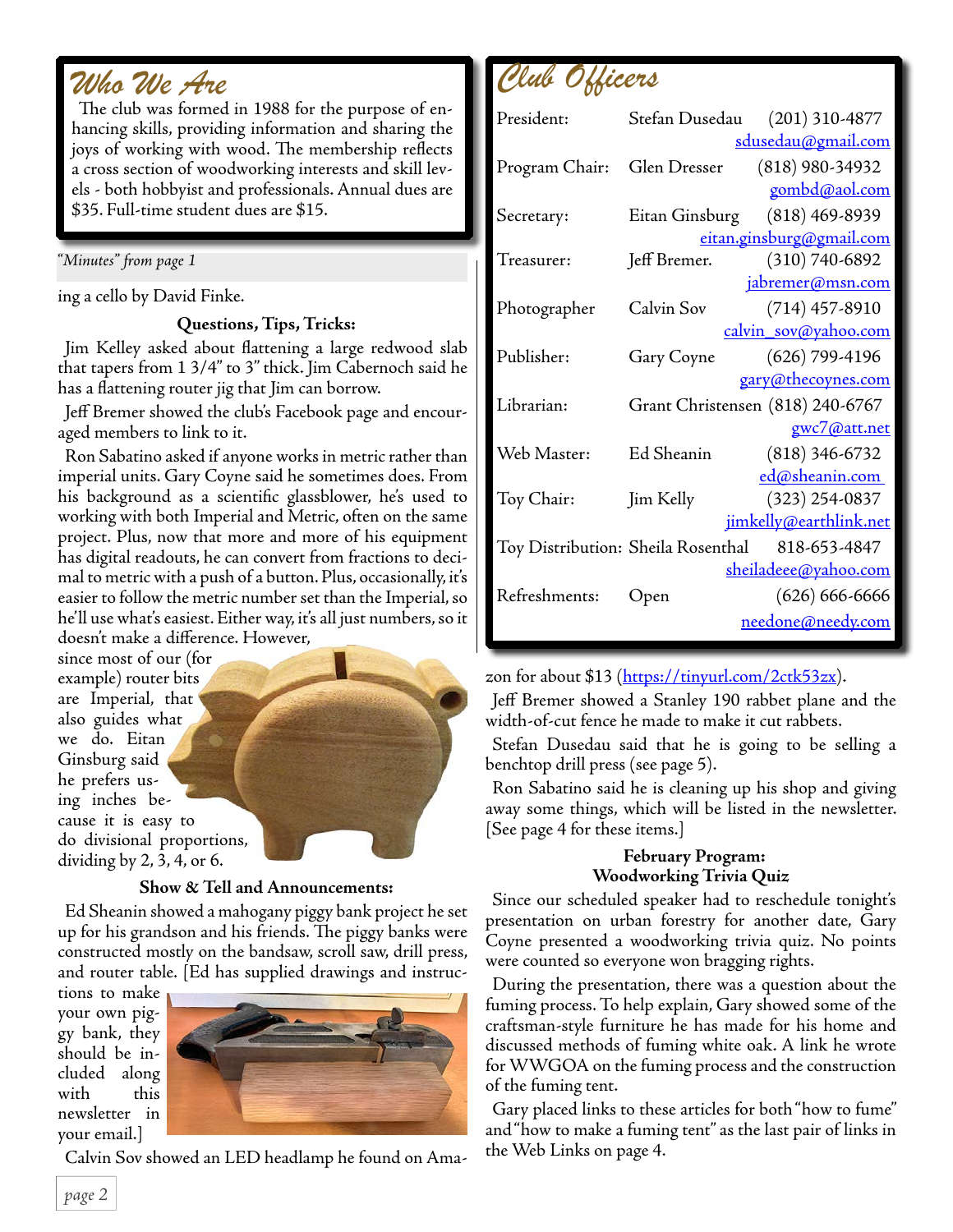## *From the web*

ɵ **Making a Farm House Style Kitchen Island | Jimmy DiResta Project** <https://tinyurl.com/2p9x85tu>

ɵ **This CLEVER ROUTER TRICK Might Be THE END of Jigs In My Shop / How to Route a Dado / Woodworking** <https://tinyurl.com/mt4xzky6>

ɵ **Getting The Most From Your Spray Gun (HVLP)** <https://tinyurl.com/mr3vsbp6>

ɵ **All You Need to Know About Strops, Part 1: Tough Leather from Ukraine** <https://tinyurl.com/4mnhhhtc>

ɵ **All You Need to Know About Strops, Part 2: Make a Strop From Scratch** <https://tinyurl.com/3jf6hcvp>

ɵ **Tips for Processing Reclaimed Wood** <https://tinyurl.com/2ptss9uy>

ɵ **The secret of a conventional drill! Top 100 Ideas!** 

*"President" from page 1*

sandpaper. My daughter-in-law wanted the panels to have a natural look. I decided that I needed to test fit the panels before finishing. It was exhilarating to see that the panels fit perfectly into the shelving unit, especially hearing my daughter-in-law exclaim that they were exactly what she wanted!

I had two ideas for holding the panels in place against the metal frame of the shelving unit. My first thought had been to use mirror clips, but it turned out that the metal frame was thicker than the clips would allow for. Then I thought dowel pegs could be used to lock the panels in place and, as a bonus, be hidden on the inside of the frame. When testfitting the panels, I was prepared with the mirror clips and the dowel pegs — neither was a perfect fit. It turned out that to keep the panels in place, I had to cut the dowels into wedges to fit into the holes of the metal frames.

I went home and gave each panel a few coats of clear satin spray varnish to finish them. This raised the grain, so I had to sand them down and put a coat of carnauba wax to smooth them out. I plan to bring the completed panels and dowel wedges to my son's house this weekend, to help bring some order to the kids' bookshelf.

Commissions can be a challenge, particularly if the request comes from a family member or a friend. Pleasing the people you care about can place an additional pressure to produce an especially fine product within a prescribed amount of time. Ultimately, it is very satisfying knowing you've used your woodworking skills or creativity to make your loved ones happy.

Happy Woodworking Stefan

**[This is long and some of the tricks are repeated but there are some good ones in here.]** <https://tinyurl.com/f47vad82>

ɵ **Does snapping a tape measure ruin it?** <https://tinyurl.com/23d96hzn>

ɵ **Choosing the Best Bandsaw Blade** <https://tinyurl.com/44rczzha>

ɵ **Making a 10 in 1 Workbench** <https://tinyurl.com/ycknptfc>

ɵ **Choosing the Best Wood for Your Woodworking Projects**

<https://tinyurl.com/4yfdttv2>

ɵ **Build Stronger, Sag-Proof Shelves** <https://tinyurl.com/yckkpdcv>

ɵ **Exterior Oil Finishes** <https://tinyurl.com/2p8j8ba4>

ɵ **Constructing a Milk Box with Magic! (You really have to see this.)**

<https://tinyurl.com/2p8vjney>

ɵ **Making cutting curves on the bandsaw easy / Easiest bandsaw curve cutting jig** <https://tinyurl.com/24fxkh59>

ɵ **Perfect Miters and 3 Other Tips Every Woodworker Should Know**

<https://tinyurl.com/58jkyy5n>

ɵ **Six Small Shop Solutions** <https://tinyurl.com/yk7zs2xp>

ɵ **Easy Cauls** <https://tinyurl.com/3kc8huve>

ɵ **How to Safely Fume Your Furniture** <https://tinyurl.com/4h3uccww>

ɵ **Fuming Tent Construction** <https://tinyurl.com/3ahanbm3>

# *Steve's Table Top*

What to do when you have lots of wood scraps: Make

a new top for a small metal side table for the tv room.

It was made on a 1/2˝ MDF base. I glued each piece on, and then ran it through my drum sander, oiled then spray lacquer.

The wood used included purpleheart, maple, walnut, zebrawood, and a few pieces of poplar ( because he ran out of maple).

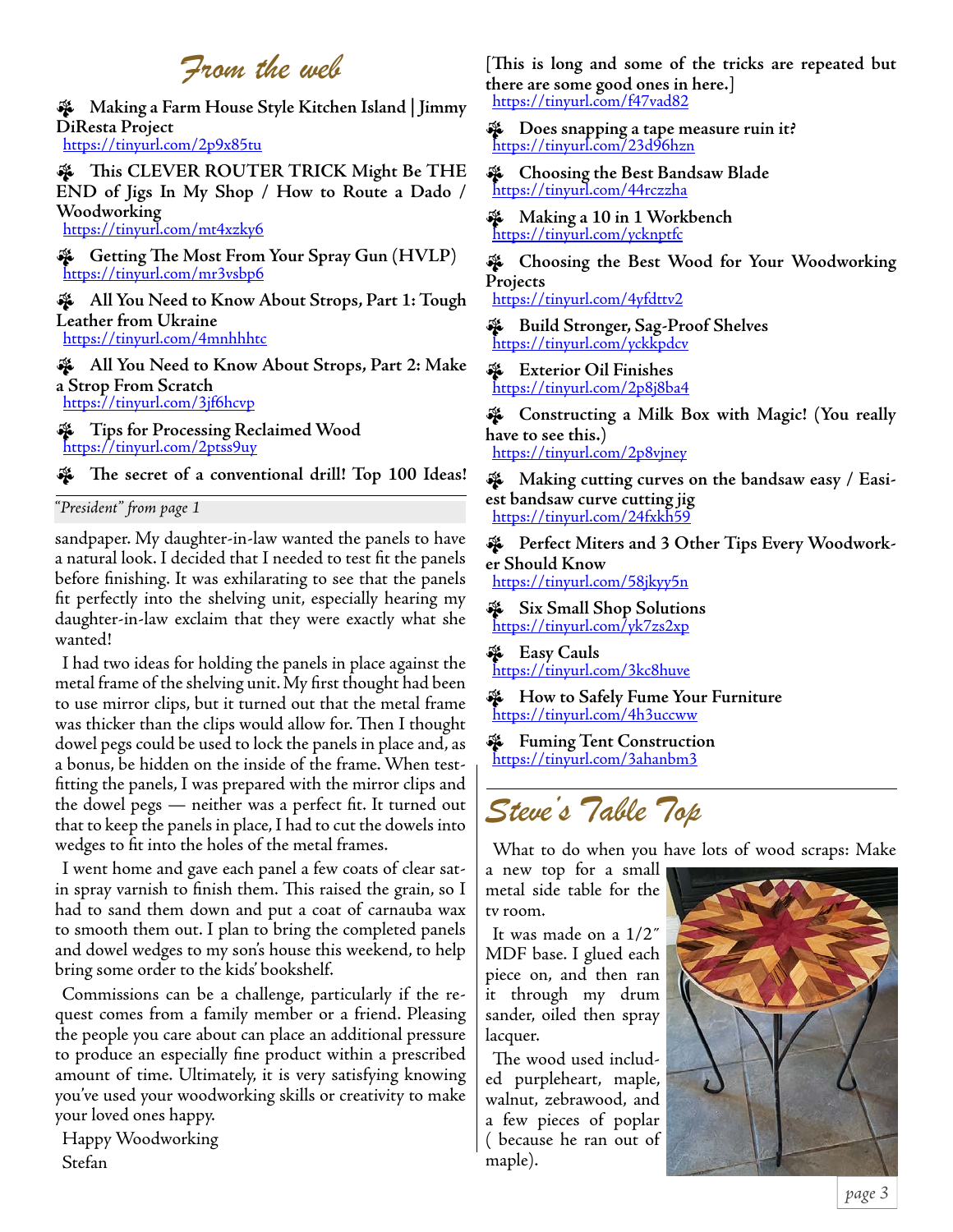### *Upcoming Wood-related Events & Important News*

### *from Jim Kelly*

The following events and announcements were found in the November – February 2022 issue of Woodworker West and may be of interest:

*Woodworker West is a great source of events, sources, and items of interest for woodworkers of all types and abilities focusing on places in the Western US. For more information go to* [http://www.woodwest.com.](http://www.woodwest.com)

**The following items of potential interest were found in the March – April 2022 issue of Woodworker West:**

**May 14:** The Bay Area Woodturners will have virtual demos with Phillip Greenwood. More information at: [www.bayareawoodturners.org](http://www.bayareawoodturners.org).

**June 1 – 30:** The online gallery, Wood Symphony, presents "Inside the Box." Entry deadline May 15. More information at: [www.woodsymphony.com](http://www.woodsymphony.com).

**June 3 – 5:** National Association of Music Merchants will hold the 2022 NAAM Show at the Anaheim Convention Center. More information at: [www.namm.org.](http://www.namm.org)

**June 8 – July 4:** The Design in Wood exhibition will return to the San Diego County Fair. More than 350 entries are expected. The entry deadline is April 29. More information at: [www.sdfair.com](http://www.sdfair.com) or [www.sdfwa.org](http://www.sdfwa.org).

**June 23 – 26:** After two years of virtual gatherings, the American Association of Woodturners is planning an inperson 37th Annual Symposium in Chattanooga, TN. More information at: <u>www.woodturner.org</u>.

**July 2 – 3:** Southern California Woodturners Expo at the Marriott Hotel in Anaheim. Focusing on pen turning, features demos, vendors, and prizes. More information at: [www.socalturnersexpo.com.](http://www.socalturnersexpo.com)

**July 15 – August 14:** 32nd annual Fine Arts Woodworking Show takes place at the Orange County Fairgrounds in Costa Mesa. Entry deadline May 27. More information at: 2022-Woodworking.pdf (<u>amazonaws.com</u>).

**July 15 – 31:** California State Fair will also have a woodworking competition. Not a lot more information at: [www.](http://www.castatefair.org) [castatefair.org.](http://www.castatefair.org) Need to wait until it is closer if interested.

**September 1 – 30:** The online gallery, Wood Symphony, presents "Small Treasures." The entry deadline is August 15. More information at: [www.woodsymphony.com.](http://www.woodsymphony.com)

**December 1 – 31:** The online gallery, Wood Symphony, presents "Art of Giving." The entry deadline is November 15. More information at: [www.woodsymphony.com.](http://www.woodsymphony.com)

# *Free Stuff from Ron Sabatino*

Woodworkers seem to be a pretty frugal bunch so I would hate to toss these if someone can use them. All free.

Please see below. In addition to the wood parts and screw eyes I have 9 coffee cans and several boxes of nails (finish, box and galvanized) and drywall screws. All are sorted, not mixed. The wood parts I thought might be useful for the toys people or to anyone with an idea for them.

I've had all this for 10 years and never used them for anything. They were in a piece of shop furniture I got from an estate sale: I have two of these plastic rolling carts that are perfectly good, just need a cleaning. I don't need 4 of them anymore so if someone want's them, thay can have them. Also a few plastic divided trays from the wife (originally for makeup) that are good for holding small parts.

Lastly, a pine ring about 36" in diameter. I think I needed a 24" table top when my daughter was little and cut the center out thinking I would put glass or a mirror inside the off-cut. That was like 14 years ago.

If you're interested in any or all of these things, contact Ron at: [ron@valleycircle.com](mailto:ron@valleycircle.com)